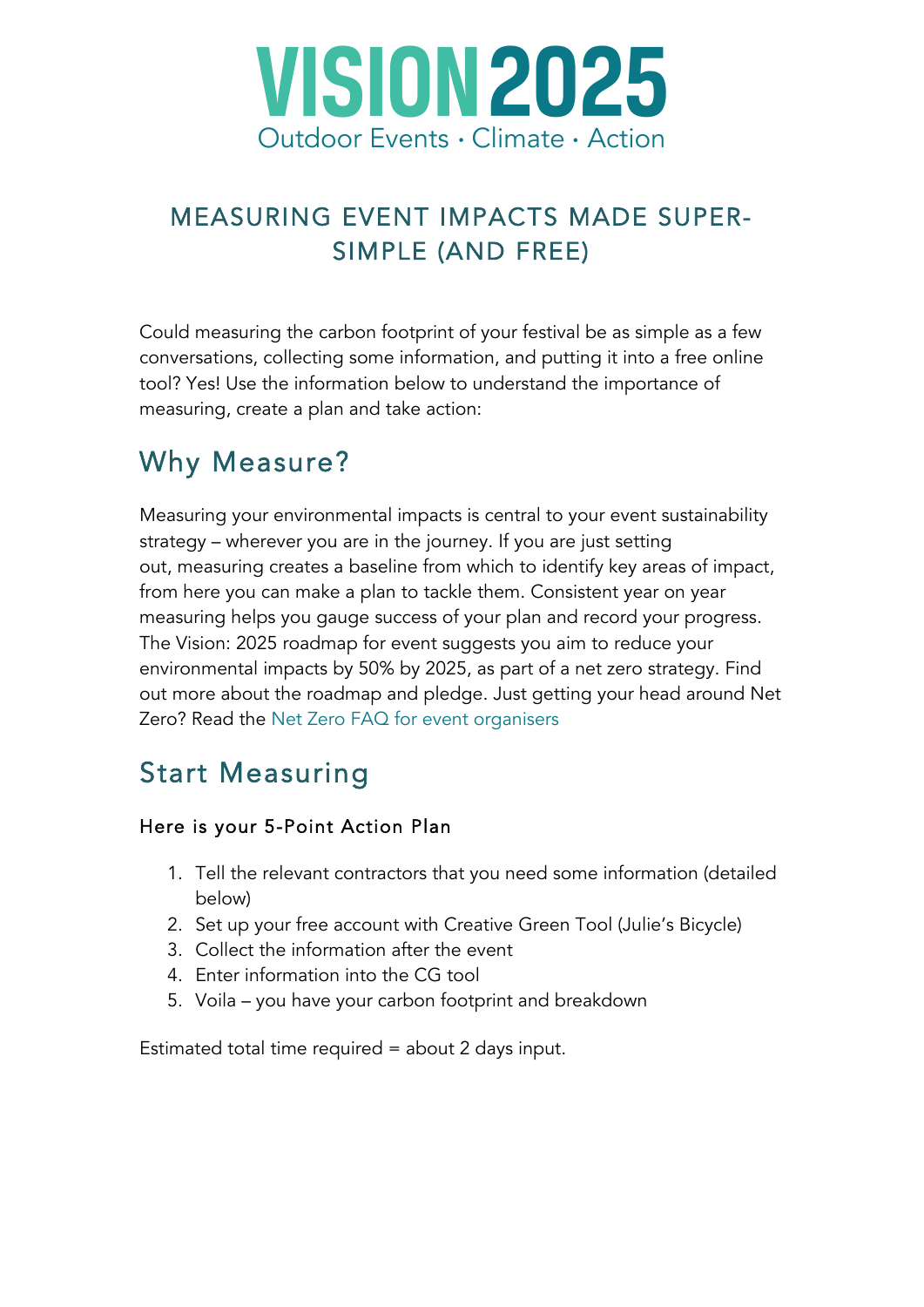You need the following information to use the free online Creative Green carbon footprint tool:

# Event Details

*How to measure? You already have this information!*

| No. of days for the event |  |
|---------------------------|--|
| No. of campers            |  |
| No. of stages             |  |
| No. of ticket buyers      |  |
| No. of artists            |  |
| No. of traders            |  |

#### Waste

*How to measure? Your recycling contractor can provide this – try adding the request to their contract*

| Waste to landfill (tonnes)   |  |
|------------------------------|--|
| Waste to energy (tonnes)     |  |
| Waste to recycling (tonnes)  |  |
| Waste to composting (tonnes) |  |
| Waste to energy (tonnes)     |  |
| Reuse (tonnes)               |  |

### Water

*How to measure? Your water/sanitation contractor can provide this or check the meter before and after*

| Water Use m <sup>3</sup> |  |
|--------------------------|--|
| Waste water $m3$         |  |